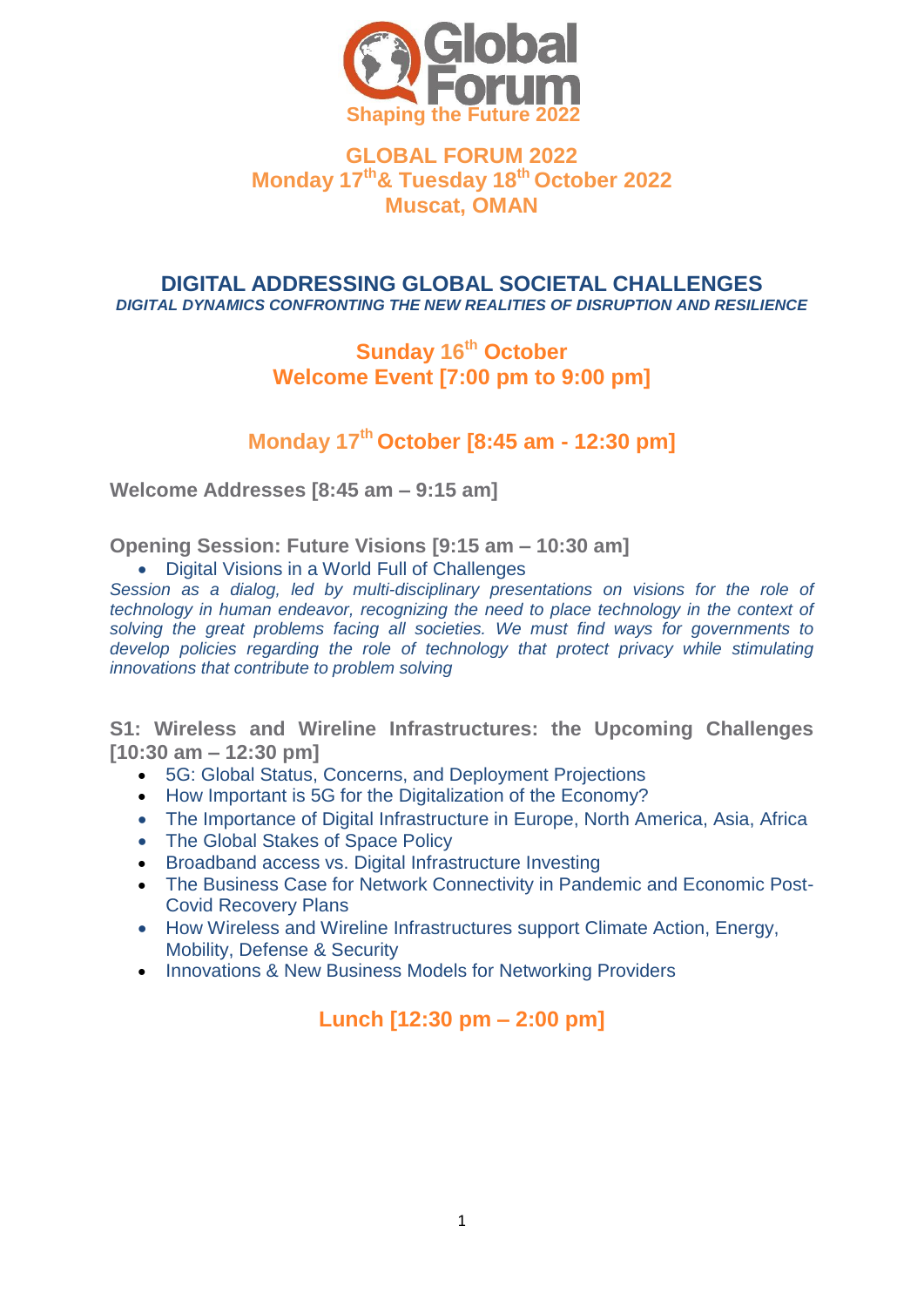

**Keynote Session: [2:00 pm – 2:45 pm]**

- Collaboration Between the Digital and Human Worlds: Importance of a Human Centered Approach
- Ethics of Emerging Tech

**S2: Managing Disruptive Digital Technologies:** Artificial Intelligences, IoT, Blockchain, 5G … **[2:45 pm – 4:15 pm]**

- Developing Policies for Trusting Artificial Intelligence
- Potential Value of AI in Global Sustainability
- Fthics & AI
- AI and the Next Generation of Competences
- Principles for Balancing Privacy with Public Safety in Pandemics
- The New Data Sharing Paradigms: Which Issues at Stake?
- Managing the Unknowns of emerging technologies such as Quantum Computing and Others (Machine Learning, Deep Learning, Predictive AI, Robots)
- Identifying Policy Issues for Managing Disruptive Technologies such as Quantum **Computing**
- Algorithmic Risks in Automated Decision Systems
- Managing Risks with Centralized and Distributed Large Data Collections
- Issues with Human to Machine Integration Augmented Reality / Virtual Reality Limits
- the Next Iteration of the Internet of Things: The Internet of ideas IoI

**S3: Designing a Regulatory, Policy, &Governance Framework Addressing Safety Security & Accountability in a Complex World [2:45 pm – 4.15 pm]**

- How, if at all, has the corona virus affected telecom and tech laws? How should have it impacted existing laws, where such changes have not yet occurred?
- Are these changes temporary during the pandemic or permanent? Should they be permanent? Should the laws treat high speed broadband as a Human Right?
- Will we continue to see more deregulation of the Telecom and Tech center or is there the need for more regulation, not less, to serve societal goals?
- Are US and EU telecom and tech laws becoming increasingly biased against the Chinese? Are we risking a bifurcation of tech systems between the West and the East? How can these laws be changed to be more open to Chinese vendors?
- Should telecom and tech laws be strengthened to protect consumers from privacy violations by the Social media companies
- How can Telecom and Tech regulation and laws ensure the benefits of technology are more equally distributed to low income and other historically disenfranchised groups? Where have existing laws failed to achieve this objective?
- How can Telecom and Tech laws and regulations better address issues of social justice and racial equality? Where have existing laws failed to achieve this objective?

*Coffee Break*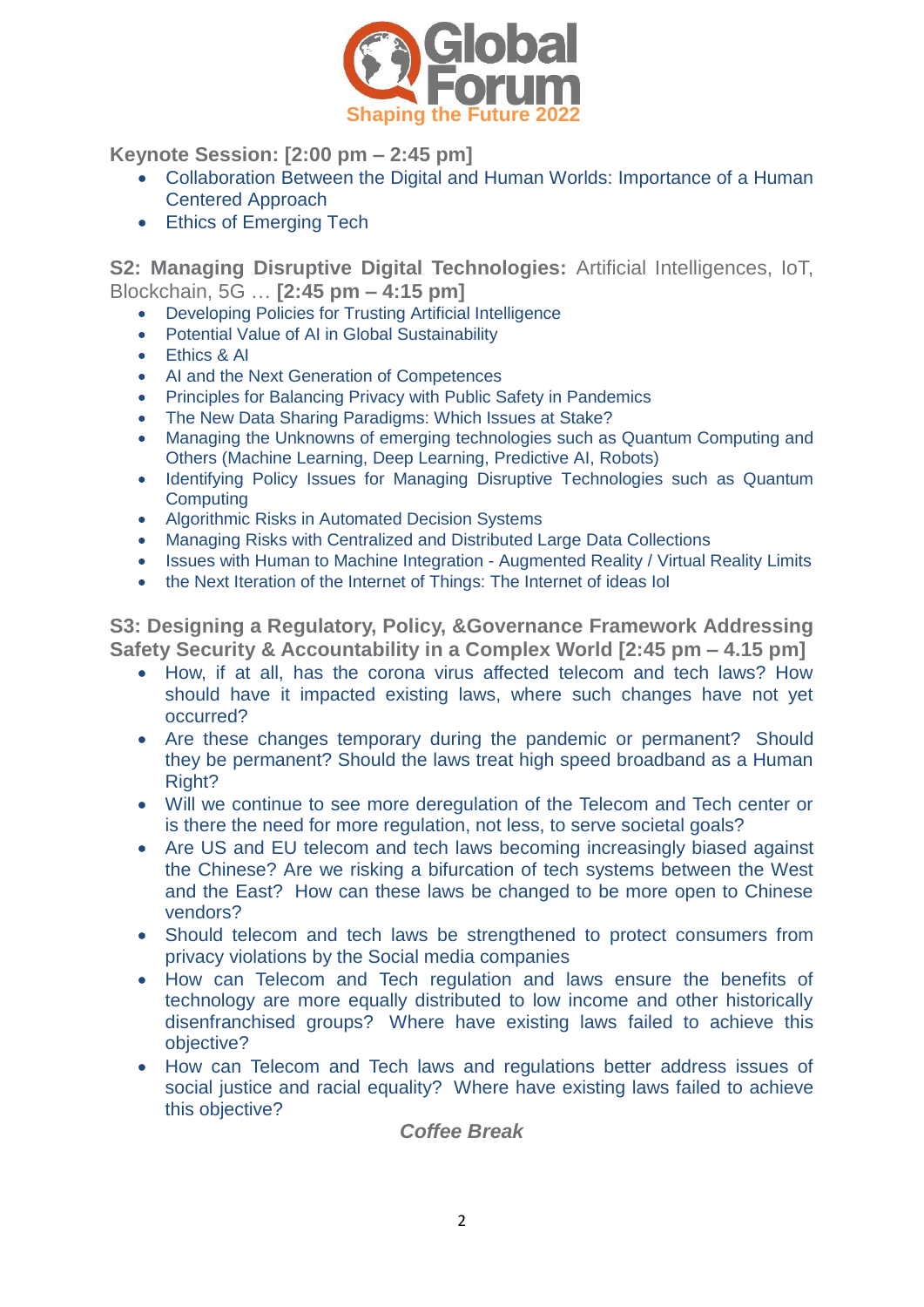

## **S4: Digitalization in Energy& Water [4.30 pm – 6.00 pm]**

*Energy systems are of fundamental importance to the global economy as well as to the prosperity and development potential of nation states, regions, industries, and households. Similarly, energy systems are of*  fundamental importance to the environment and are currently subjected to massive new demands to become *more efficient and sustainable, including reduced CO2 emissions. In parallel, the digital transformation, including smart grids and sensors, AI, and big data, brings radically improved solutions for energy companies and consumer to become more aware, monitor and measure performances including transition to new solutions.* 

*The water sector similarly present nation states as well as multilateral organisations and local actors with formidable challenges related to pollution, overfishing and disrupted ecosystems, climate change, draught as well as extreme weather events that cause flooding and enormous damage.* 

*Energy and water issues are connected in multiple ways, shaping complex systems challenges that require combined technical and organisational responses.* 

*The following are some of the sub-themes touching on one or the other, to be highlighted and addressed:* 

- Smart Energy Energy Transition empowered by digital solutions
- Smart Water Advancing digital solutions to support Water Management **Solutions**
- Rethinking Power Supply and Distribution with Smart Grids
- Improving the energy efficiency of the water sector
- The Issue of the Multiplication of Platforms and the Exchange of Real Time Data
- How to Prevent Cybersecurity Threats against energy and water systems?
- How Artificial Intelligence and Digital Twins Could:
	- o Assist Players of the Various Energy Value Chains, to Decrease GES / CO2 **Emissions**
	- o Enhance Reliability, Security and Resilience, Increasing Efficiency while Ensuring Reduced Vulnerability
- Integration of Blockchain for Improving IoT Devices Authentication, Energy Trading and Micro Grid Management
- Public Authorities Facing Regulation Challenges to Support a Transformation towards a Low Carbon Society and Economy
- How Smart Building Tools and Services Can Reduce Energy Consumption?
- Low Carbon Strategy for Local Authorities

**S5: Women Pioneers at the Intersection Between Economic and Environmental Development [4.30 pm – 6.00 pm]**

- Emerging Skills in the Digital Economy (women angle)
- Women in Digital Start-ups
- Innovations in Services

## **GALA DINNER [7:30 pm to 10:30 pm]**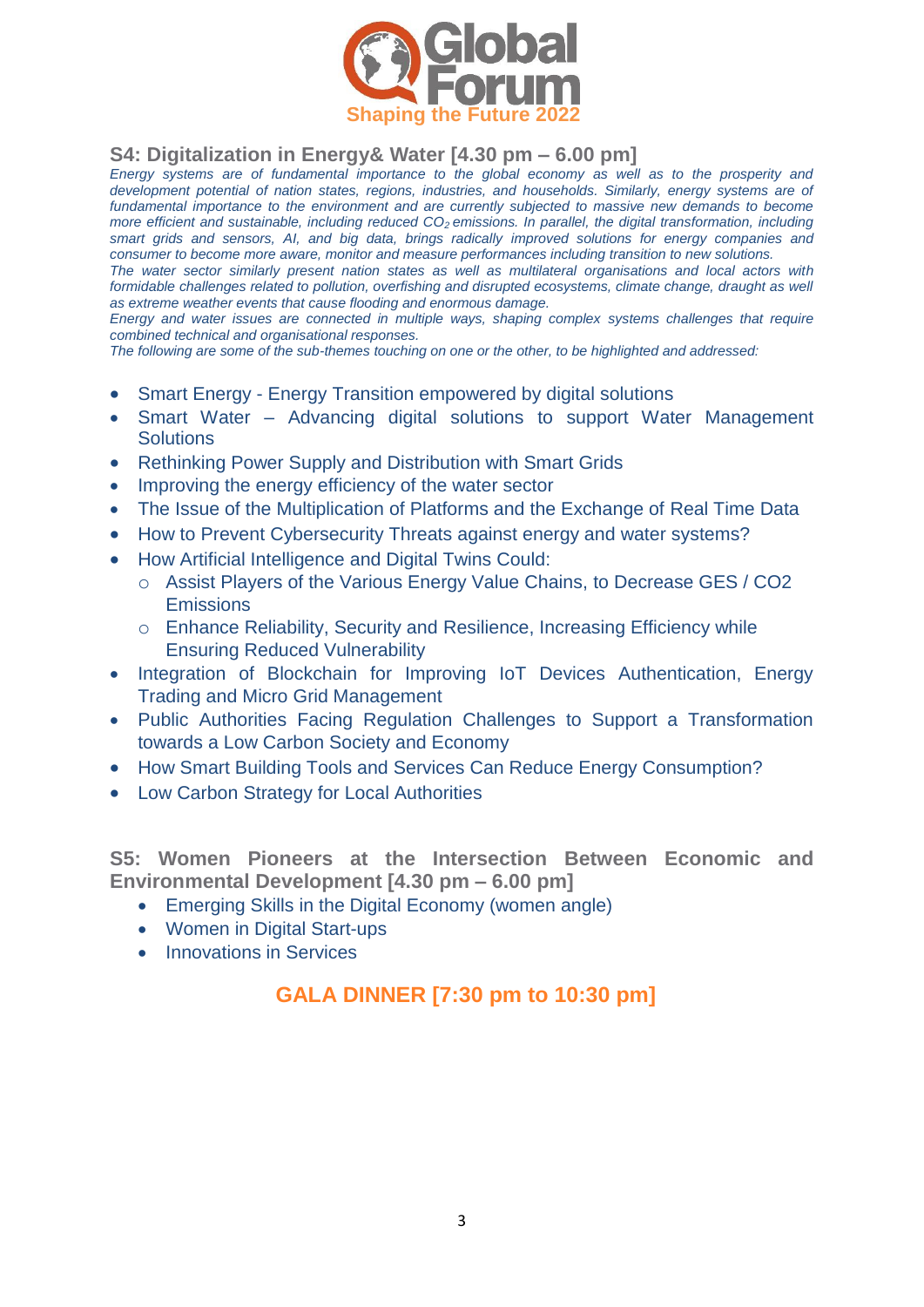

# **Tuesday 18th October [8:45 am – 1:00 pm]**

**Keynote Opening Session Day 2 [8:45 am – 9:45 am]** *How digital is used for more resilient societies and at social innovation, where it's important in light of Covid-19 and other global threats and challenges to reexamine what we mean by sustainability and to re-define resilience in this context*

- COVID-19 Impacts& Resilience
- How the Pandemic Changes Our Society and How to Design the Future
- **•** Boosting Education Issues
- How learning and traditional professional training is changing

**S6: COVID-19 Pandemic Implications for Technology and Society [9:45 am– 11:15 am]** 

- How COVID-19 is permanently changing economic relationships at all scales and the critical role of technology in ensuring this produces widespread co-benefits
- The Role of Technology in Fighting Pandemics
- How 'zoomshock' is transformingwork, geography and society
- The Impact of Teleworking on Corporations and Employees
- The Challenges of Virtual Education
- The Virtual Delivery of Government Services
- Innovation in Data Frameworks for Collaboration
- Cross-boundary Information Sharing Principles
- Protecting Privacy on a Global scale
- Changing the Way we Think about and do Research
- Services that Are Accelerated (Education, Government, Energy, Healthcare, ecommerce… etc.)

### *Coffee Break*

**S7: Sustainable Smart, Cognitive Cities, Regions & Communities & Tech for Good [11:30 am – 1:30 pm]**

- Sustainable Urban Developments
- Decentralized Innovation in Cities: Mobility, Smart Energy, Intelligent Buildings …
- Combining Digital and Nature Based Solutions
- Data & AI to fight climate change
- Resilient/cognitive cities
- Data for Good
- Data &Knowledge Sharing Issues/Interoperability (Public Data &Open Source)
- Investing in Innovation to Get Out of a Difficult Economic Situation
- Innovation in Smart Cities During COVID-19: New Health Challenges for Local **Authorities**
- IoT& Data Analytics Opportunities for Smart City & Smart Grid
- Digital & AI at the Service of the Citizen
- Mobility: AI+5G
- Digital as an Enabler for Sustainability, Climate Mitigation & Adaptation, Water Management Solutions, Renewable Energy
- Urban Agriculture and Digital Innovation. Towards a Self-Sufficient future?
- Community Engagement& Co-Creation
- Regenerative and Restorative Circular Cities, the New Localism and Digital **Technologies**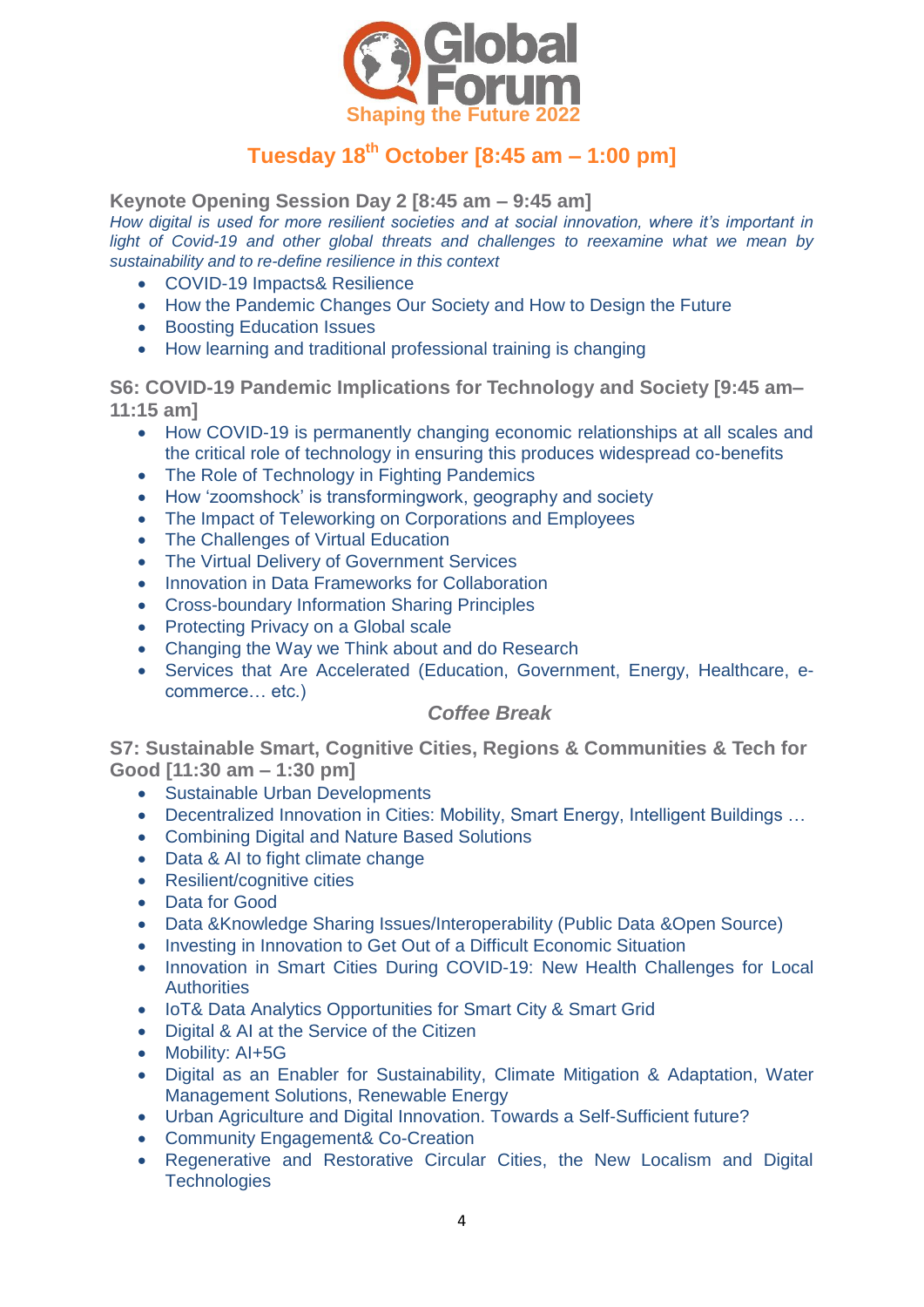

**S8: Digital Healthcare & New Global Challenges [11.30 pm – 1.30 pm]**

- The COVID Watershed: how the pandemic transformed public health priorities and healthcare implementation (need for high-quality data, medical records, vaccination, identification of patients treated for COVID, diagnostics, Prevention and surveillance, etc.)
- Digital and Mobile Health Technologies Addressing COVID and Beyond (Wearables, Track and Trace Apps, etc.)
- Smart Healthcare: Improving Safety, Quality, and Equity in Healthcare through Simulation, Learning Healthcare Systems, and Interoperability
- Patient-Centered Therapies: The Pitfalls and Promise of Precision Medicine
- Global Vision of Health Policy (Incorporating Data Privacy, Ethics, and Social Determinants of Health)
- Advances in the Provision of Care (Telemedicine/Telehealth, Smart Hospitals, Robotisation, Artificial Intelligence, Virtual Reality, AR, etc.)
- Patient Empowerment (User feedback, access to medical records and information, ranking of health care providers, quantified self, etc.)
- Connected Health/ Benefits of Sharing & Interoperability Country cases for best practices in public health systems

# **Lunch [1:30 pm – 2:30 pm]**

### **Afternoon Special Program – Explore Oman [3:00 pm – 5:30 pm] Option I**: **Hi-Tech Visit** the AR/VR Design Lab at Knowledge Oasis Muscat (KOM) **Option II: Culture &History** Guided tour Muscat old Town and National Museum – with some key technology features

**Option III: Nature**– boat tour Dolphins &Turtles (snorkeling optional)